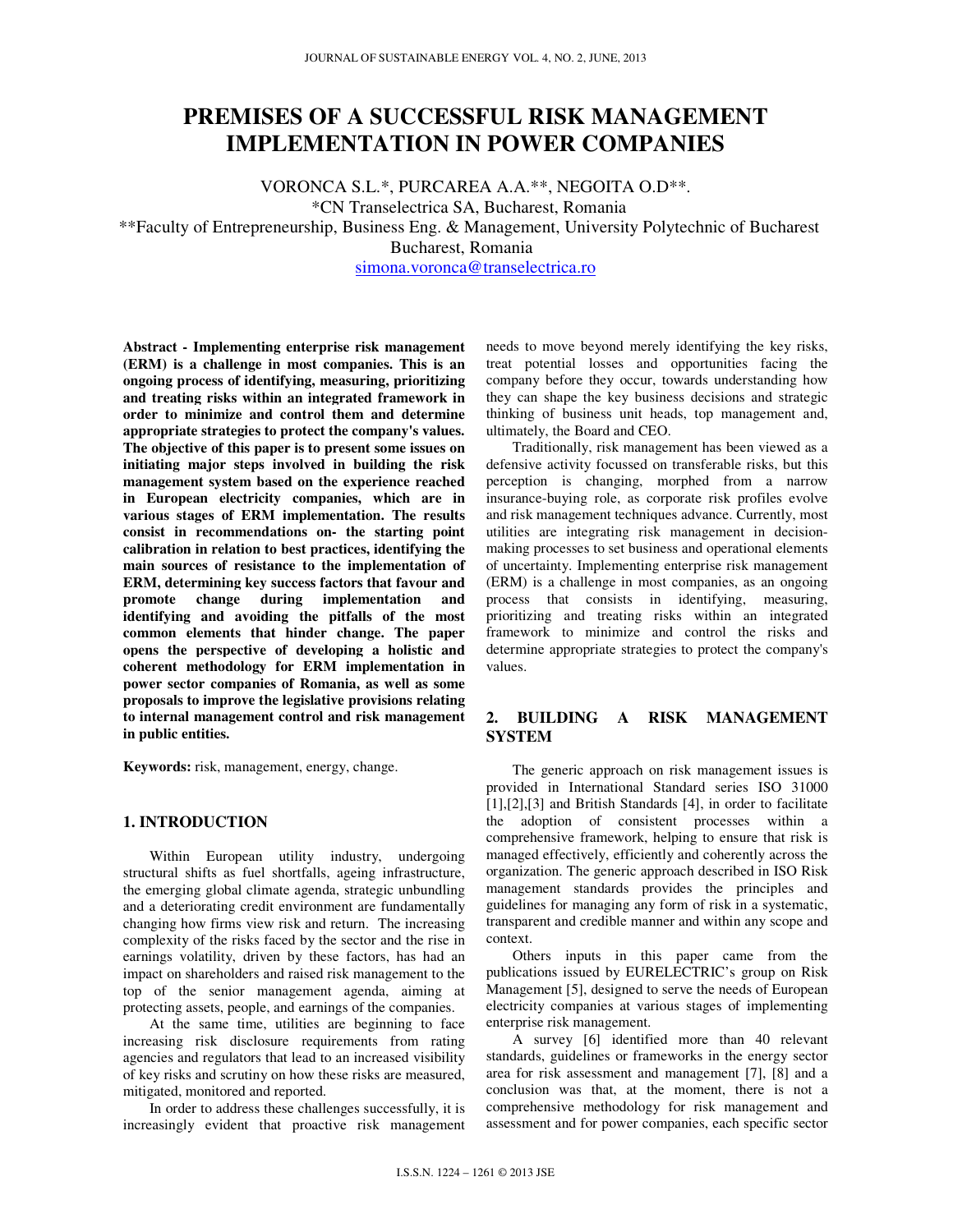facing its individual needs, audiences, perceptions and criteria to build an run an integrated risk management system.

Therefore, the objective of this paper is to present some issues on initiating major steps involved in building a risk management system representing coordinated activities to direct and control an organization with regard to risk [1], based on the experience reached in European electricity companies, which are in various stages of risk management (RM) implementation. Applied research methods were used, both structural and non-structural as research methodologies, mainly: bibliographic research, benchmarking and case study research – ERM implementation in Transelectrica, the Romanian transport and system operator.

ERM has overall responsibility for the risk-mapping process, ensuring the quality of the output, and synthesizing the main findings for the company's management team and board of directors. The main design principles for effective risk governance and control consist of clearly delineated risk oversight responsibilities, a clear allocation of risk ownership responsibilities, the separation of risk management and risk control, and proper alignment of incentives with roles and responsibilities.

To achieve effective risk governance and control companies can follow a three-step approach: define governance and control design principles, set up the basic governance and control mechanisms, and recognize and avoid the most frequent pitfalls.

Risk management consists of several steps: risk assessment, risk treatment and risk monitoring and review, organized in an improvement cycle namely: the risk management cycle [4]. Before deciding where and how to go next, it is important to calibrate where the company stands today. We may consider different broad levels of ERM sophistication, each level bringing new capabilities on top of the previous levels:

- Satisfying external requirements to meet them both in terms of regulation, investors' or rating agencies demands;
- Protecting value, anticipating problems that can threaten the achievement of the company's strategic and financial objectives, putting in place procedures to prevent or mitigate these risks, and setting up communication strategies before and after a risk materializes to avoid taking investors by surprise and to display confidence and effectiveness during crisis management;
- Optimizing the cost of risk in an integrated perspective, capturing opportunities to create value by integrating risk management across BUs or across risk categories;
- Developing ERM as a key source of competitive advantage fully embedded in the decision-making processes of the company.

Another important step is to include "establishing the context" as an activity at the start of this generic risk management process [2]. Establishing the context will capture the objectives of the organization, the environment in which it pursues those objectives [9] [10], its stakeholders and the diversity of risk criteria – all of which will help reveal and assess the nature and complexity of its risks.

# **3. SOURCES OF RESISTANCE AND THE KEY SUCCESS FACTORS**

Even in many cases companies' top management are aware of the importance of ERM, then it is likely to be supportive of the effort and give risk managers sufficient resources to perform their missions. However, top management usually have more pressing priorities and managers and executives within operational and functional units are less sensitive to corporate needs for ERM and more focused to issues such as the impact of integrating measures on their performance reporting [9]. The role of a risk manager is to link the notions of business risk and asset risk together to make possible the right decisions for the company as a whole. The risk manager needs to pay attention at the initial level of acceptance of ERM and to design a change program taking into consideration the level of the requirements in the implementation plan and the need to generate useful reports within the organization.

Discussions with several risk managers from European power companies on the state of ERM and risk quantification in their organisations revealed a number of development challenges: the necessity of quantifying emerging risks in the utility landscape and linking risk quantification to management performance metrics, and the necessity to enhance the role of the central risk function.

Some of the key success factors are: getting top management support, setting a macro-plan with clear objectives, setting clear roles and responsibilities, developing effective tools and methodologies, and using a detailed implementation plan to manage and guide action and manage progress.

In [11] John J. Hampton mentioned seven contributions or recommendations in developing a new paradigm for enterprise risk management:

1. Recognize the upside of risk, when 'risk opportunity' is incorporated into the definition of 'risk'; this is also recommended in [4], for both outcomes that are better than expected, as well as those that are worse than expected. It also encourages greater awareness of uncertainty;

2. Identify and assign a risk owner for every category of risk, with clear roles and responsibilities.

3. Align responsibility and accountability for risk management with the business model of the enterprise; this produces the least disruption of current successful practices while adding a new perspective on and capacity to understand business risk; alignment occurs when risks are grouped together so that they can be managed by a single owner.

4. Create a Central Risk Function, with an individual or unit responsible for coordination of risk discussions across the entity, to facilitate efforts by risk owners to manage risk.

5. Create an ERM Knowledge Warehouse, a risk management decision support system specifically designed to help understand risks, to share identified risks and recognize the scope of each exposure. Effective tools and methodologies are needed.

6. Involve the Board of Directors, as sponsor and beneficiary of ERM and not only for complying with legal requirements and internal audit periodic reporting issues.

7. Employ a viable Standard Risk Evaluation Process,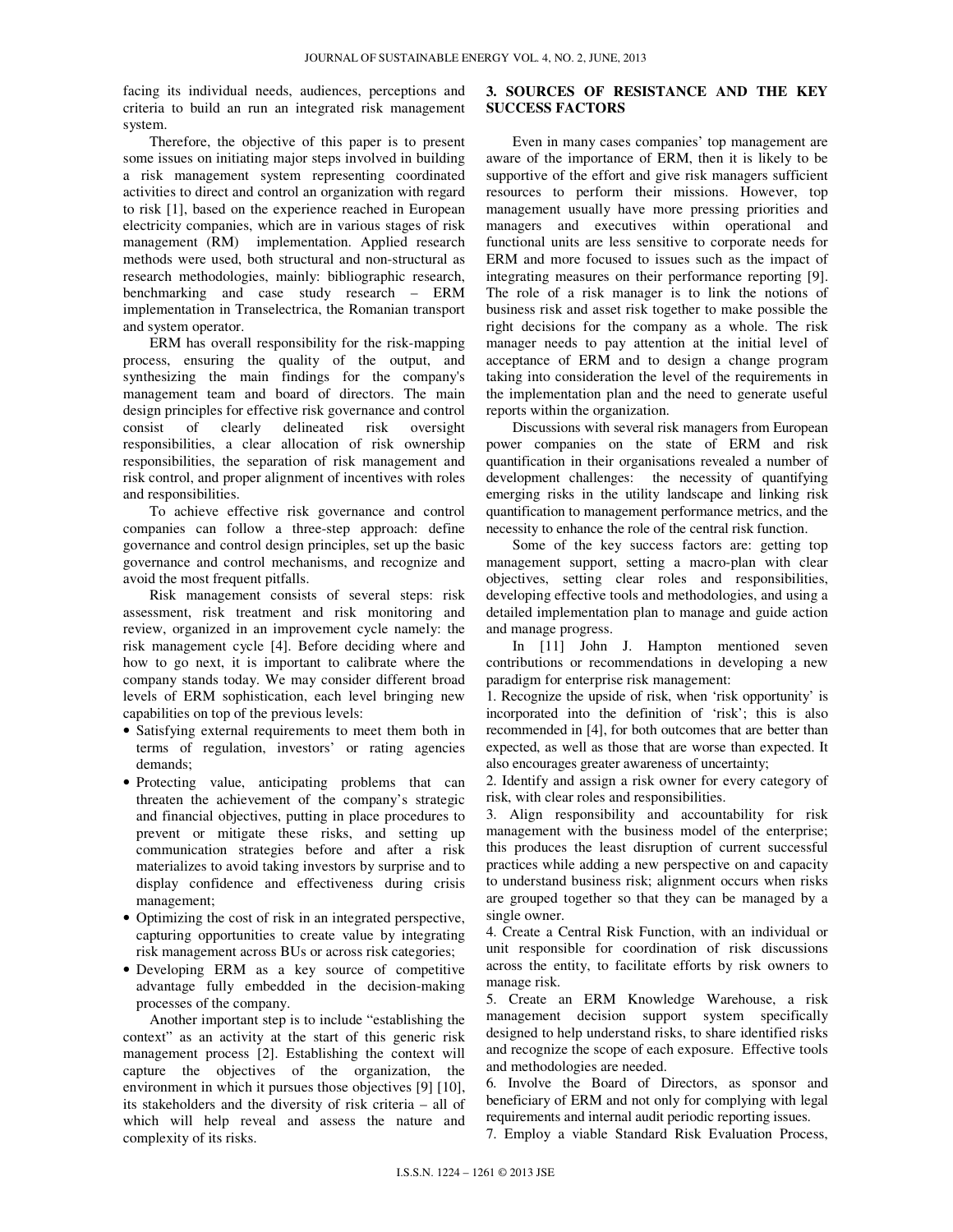widely, from planning and budgeting to systematically approach decisions to retain, transfer, reduce, or avoid exposures.

#### **4. COMMON PROBLEMS ENCOUNTERED**

Despite taking the appropriate measures to initiate the program and structure the work, ERM implementation remains a challenging exercise, in particular when aiming for the higher levels of sophistication. Some of the most common pitfalls of ERM enhancement initiatives are:

- Lack of common risk management culture,
- Ineffective risk reporting focusing on strengthening the science of risk measurement rather than establishing how best to improve the quality of the underlying impacted business activities, with business units becoming burdened by the requirements of a demanding risk process;
- Exclusive focus on risk quantification;
- Lack of integration in decision making process.

To avoid this, companies must clearly define the required benefits to business activities before starting any improvement initiatives. By clarifying this vision, risk managers will be better able to control senior management's expectations and deliver continuous improvement. Such clarity is important also to business unit management, since it helps ensure that resources are not unnecessarily expended on potentially time-consuming risk analytics with marginal potential benefits [12].

Some potential solutions to avoid these pitfalls consists in: defining clear and realistic objectives; establishing a common risk culture, developing effective risk reporting; balancing quantitative and qualitative approaches, challenging risk maps from BU managers and integrating risk in decision-making processes.

While tools and methodologies can contribute a great deal to setting up a common ground, more is needed to establish a common understanding of basic risk terminology, approaches, and concepts [3]. These are some of the initiatives that can help to spread a common risk culture and open up the risk 'silos' within an organization:

- Distributing a 'risk management code' that defines a common risk language and illustrates, using companyspecific examples, the basic risk concepts;
- Setting up a network of trained managers;
- Establishing a rotational program while corporate risk management needs to keep a certain amount of staff stability to build up and maintain distinctive technical capabilities, it is also important for these skills to infuse the entire business.

# **5. IMPLEMENTING THE RISK MANAGEMENT SYSTEM IN TRANSELECTRICA**

For more than 10 years the Romanian Transport and System Operator, Transelectrica SA, has been developing and implementing an integrated ERM program to minimize and control the critical risks and to determine the strategies on processing, maintaining, transferring,

recovering and restoring the Company's assets. Many stages have been developed jointly with the consultants [13], [14], [15]: the starting point was calibrated, the main risks are annually identified, analyzed and assessed, proposing process solutions/implementing strategies on risk management within the Company to address the following objectives: anticipate and prevent major disruptions in operation, ensure adequate liquidity /cash flow for operating expenses, debt payments and strategic investments, protect long-term viability and strength of the Company. In Transelectrica enterprise risk management consists in a set of organizational components that together aim at raising the level of risk management effectiveness across the organization. These organizational components cover: risk management processes – including risk identification and prioritization, risk strategy, governance and control, elements of organizational structure, tools, methodologies, and systems and skills.

In a schematic form, improving Risk Management in Transelectrica can be represented as in Fig. 1.



**Fig. 1. Improving Risk Management in Transelectrica**

As an initial diagnosis process, a Business Risk Audit was performed to identify and highlight areas of business risk exposure of Transelectrica, as well as the gaps in the current risk strategies, together with top management. Further on, risk assessment is performed yearly in order to identify critical risks which will leverage effective internal controls; risk management processes and procedures were set in-place allowing to potentially increasing the confidence of internal and external stakeholders and shareholder value of Transelectrica. It was more effective to set up a full ERM process in the first year and incrementally improve over time than to start with one of the steps and neglect the others in the first year. Transelectrica's target is to integrate and perpetuate risk assessment as a proactive process within the corporate culture and to make risk management an indispensable/critical part of the processes and systems.

Major steps are performed in developing qualitative and quantitative tools and methodologies: a "risk model" to define a common language and a common structure [1], [2], a risk categorization tool, a scoring tool to be used to evaluate the relative importance of individual risks in a calibrated fashion, methodologies to define risk strategies, the necessary supporting IT systems to get access to basic information and allow analytics for risk measurement. Based on internal procedures for Risk identification and Assessment, in line with Romanian regulation for internal control for public entities, Risk register (Fig. 4) is updated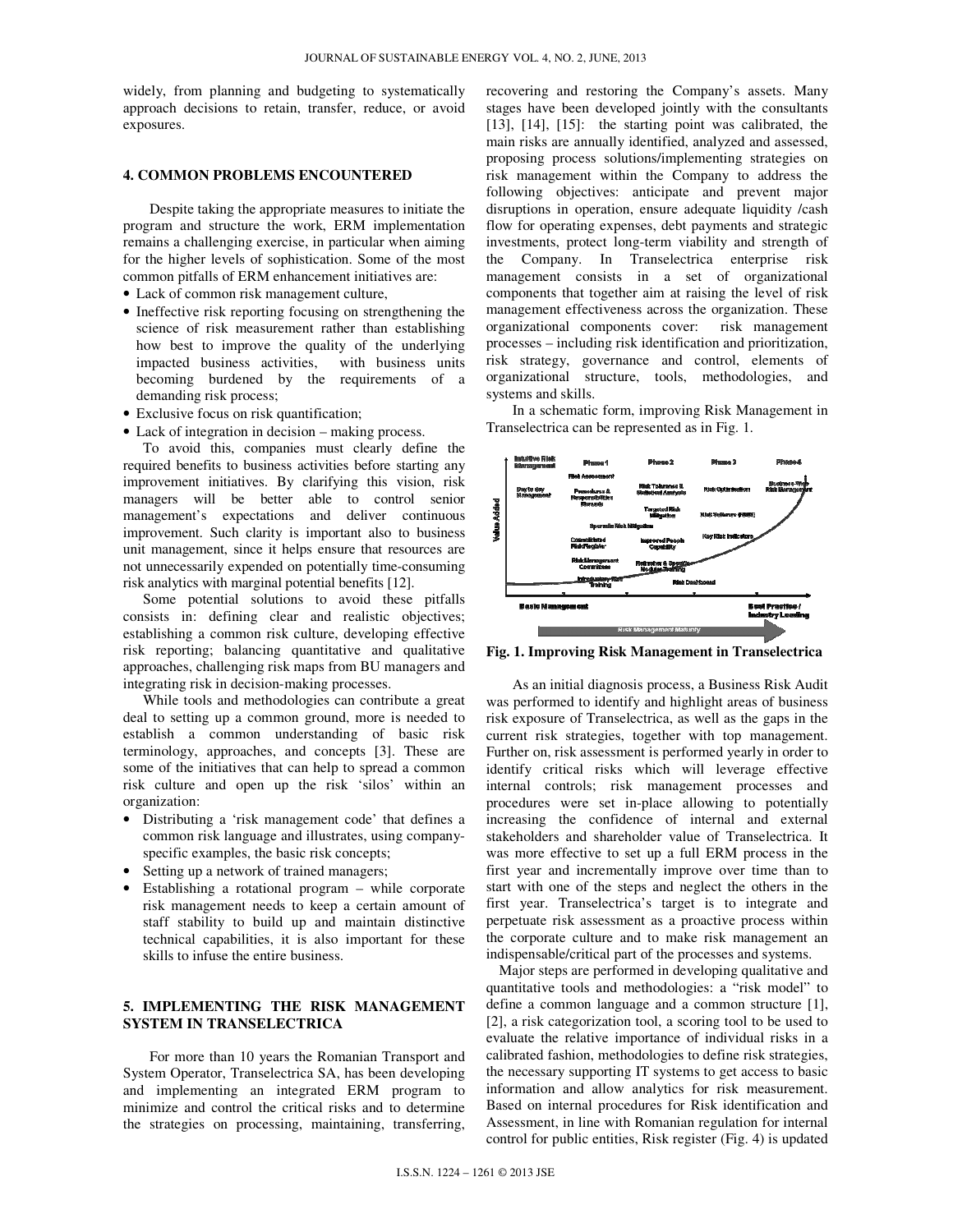at corporate level and in each subsidiary accordingly. The impact and likelihood scales, ranking criteria, risk tolerance and risk retention are yearly reviewed. Risk score is calculated by multiplying the Likelihood and Impact of each risk, while risks ranking and the risk strategy are based on the score calculated by this method, as in Fig. 2.

| Risk Ranking              |                      | <b>Risk Strategies</b>                                                                                           |  |  |  |
|---------------------------|----------------------|------------------------------------------------------------------------------------------------------------------|--|--|--|
| Priority<br>Risks         | Risk Score (RS) > 12 | Prevent, detect, and correct critical risks that potentially threaten the<br>achievement of business objectives. |  |  |  |
| Important<br><b>Risks</b> | 8.5< RS < 12         | Detect and correct                                                                                               |  |  |  |
| Secondary<br>Risks        | RS < 8.5             | Monitor and correct where appropriate.                                                                           |  |  |  |

**Fig. 2. Risk Ranking and Risk Strategies** 

An example of impact scale and ranking criteria is presented in Fig. 3.

|                |                | <b>Financial Impact</b>                                                 | <b>Local</b> and<br>Compliance                                                                                               | Customer Sorvice /<br><b>Dubation</b>                   | Brandlinage /<br>Reputation                                                                      | Warkforce Welfare                                                       | Competitive Edge                                          |
|----------------|----------------|-------------------------------------------------------------------------|------------------------------------------------------------------------------------------------------------------------------|---------------------------------------------------------|--------------------------------------------------------------------------------------------------|-------------------------------------------------------------------------|-----------------------------------------------------------|
| n.             | Nene           | No delected a<br><b>Impact</b>                                          | Nedelectricia mondi                                                                                                          | No detects de impact                                    | his delacteb a france:                                                                           | ha daisciaide impact                                                    | Ne detectable impact                                      |
| $\overline{1}$ | Neafoible      | Весник пени п<br><b>LISTAWAY</b>                                        | <b>Resultments</b><br>concions.                                                                                              | Unsulated infinition<br><b>CURRENTES</b>                | <b>Reported</b>                                                                                  | <b>Laundie Geriffert Feldmale</b>                                       | Negl plike tranks<br>meterishee                           |
| 2              | Minor          | <b>Floresce cap</b><br><b>Brigador</b><br>LIGIDIOOCC and<br>LIFEYEVON   | Seriousmeaster:<br>sanctions                                                                                                 | <b>Increase Infim</b><br>remove of Sized<br>comp ainist | Sherodic michelen<br><b>bealmede against</b><br>e com con mi la diac isticuza<br>and assessment. | Minor essatematempo                                                     | Losanfa minorcient<br>to competitors                      |
| $\gamma$       | Moderate       | <b>Recognized</b> pres-<br><b>Inchester</b><br>usmoots are<br>LISTOCOCK | Mellonel authorities!<br><b>BENGER</b>                                                                                       | Locardonalizaçãos:<br>of qualiformies.                  | Local concriter<br>escinate months.<br><b>MERCING ROO</b><br><b>Britisms</b>                     | Make accessibility<br>turneyernah                                       | LowerPacea Loundary<br>of slights to<br><b>COMMERCIAL</b> |
| $\overline{A}$ | <b>Sortout</b> | <b>Florence con</b><br><b>Release</b><br>Lightened and<br>Lightener     | <b>Function sensite</b><br>la sal caracterism.                                                                               | Logical barriers in miles<br>of mathematic              | Matienal certainles<br>acainstite company.                                                       | idente total basilinica di<br>to asserti employees.<br>in law positions | I need became they<br>of Hankers<br>pomentions            |
|                |                | <b>Revenue crest</b><br><b>LIGHTEN COMPANY</b><br>phone.                | Pablic Intervention of<br>pubertioner diese<br>acabulusse so which<br>hindordia consellingo<br>procedures of the<br>corpers. | Look of him contempore                                  | <b>Mellenslich</b><br>Informations assets<br>songser blodefer<br>the company of maps.            | <b>Cirile or houself in</b><br>Nativersidate.                           | <b>LosacTatelore larts</b><br>to account area             |

**Fig. 3. The impact scale and ranking criteria** 

The same overall approach is deployed across all business units, with the same level of rigor and discipline. The risk owner was identified and assigned for every category of risk, with clear roles and responsibilities.



A Risk management central function integrated in the Management Control system is responsible for coordination of risk issues across the company, to facilitate efforts by risk owners to manage risk. As it plays a support role across the company, it does not manage risk itself; managing risk is the role and responsibility of risk owners and co-owners. The central risk function enhances the ERM program, facilitates the sharing of risks and strategies and reduces the tendency of ''silos'' to refuse to share information and hide negative conditions.

The Risk map or Risk matrix (Fig. 5) is one of the most widespread tools for risk evaluation, mainly used to determine the size of a risk and whether or not the risk is sufficiently controlled.

The risks situated in the "green" section require attention of the relevant management teams. These risks often have great mitigation opportunities. If mitigated they can result in improved efficiency and potentially free up management time to deal with bigger risks. Mitigation can often be done through training, process improvement etc.



**Fig. 5. Risk Map** 

Continuous monitoring of risks situated in the median "yellow" section is essential to the business although the chance of their occurrence is low. It should be explored how these risks can be transferred through insurance or mitigated.

Risks in "red" section are critical to the business and need immediate attention. Action plans should be developed to reduce either the likelihood or the impact of these risks. Continuous monitoring is essential and risk transfer opportunities should be reviewed. For these critical and important risks a risk management plan (Fig. 6) is set within the risk management framework, specifying the approach, the management components and resources to be applied to the management of risk. Management components typically include procedures, practices, assignment of responsibilities, sequence and timing of activities applied to a particular activity, process and project, and part or whole of the organization.



**Fig. 6. Risk Action Planning** 

The effort is invested in proportion to the importance of the risks and by applying effective tools and methodologies to quantify risks and define effective risk strategies, ERM contributes to the bottom line by improving risk/return ratios.

As an example of changes put in places, one improvement measure taken this year was to separate risk management central function from the perceived role of managing risk, responsible for insurance buying or loss control. This was considered an inappropriate model, as risk identification and risk sharing are fundamentally different from risk transfer or mitigation.